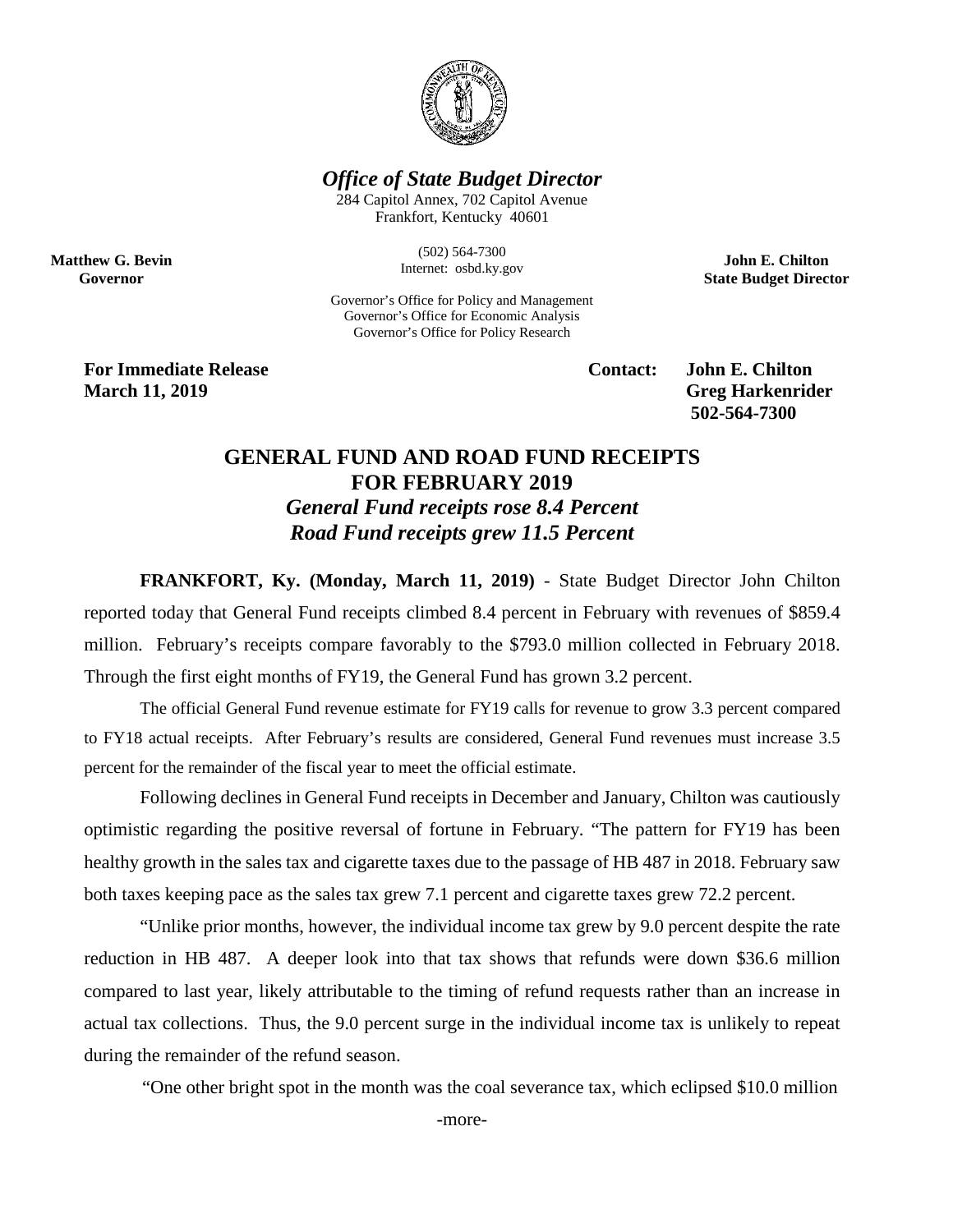for the month for the first time since December 2015.Despite the nonrecurring nature of the increase in net income tax collections, February was a good month for General Fund growth. With just four months remaining in the fiscal year, we are once again running very close to the official revenue estimate for FY19."

Among the major General Fund accounts:

- Individual income taxes grew 9.0 percent in February. Year-to-date collections are down 3.2 percent. In 2018, the top corporate and individual income tax rates were decreased from 6.0 percent to 5.0 percent.
- Sales tax revenues grew 7.1 percent in February following a very strong holiday season of growth. Sales tax collections have increased 8.6 percent through the first eight months of FY19, roughly equal to the official projections. In 2018, the sales tax was expanded to include many services that were not previously subject to tax.
- Corporation income tax receipts fell \$13.4 million in February and have now fallen 2.9 percent so far in FY19.
- The Limited Liability Entity Tax (LLET) grew 43.1 percent but has now dropped 17.9 percent thus far in FY19.
- Cigarette taxes were up 72.2 percent for the month and have grown 71.5 percent for the first eight months of the fiscal year. The revenue increase coincides with the 83.3 percent increase in the cigarette tax from \$0.60 per pack to \$1.10 per HB 487.
- Property taxes grew 0.2 percent in January and are up 3.8 percent for the year.
- Coal severance tax receipts grew 24 percent for the month. Year-to-date collections are down 9.7 percent.
- Lottery revenues were equal to last year's dividend payment but are up 3.9 percent for the year.

Road Fund receipts grew 11.5 percent in February with collections of \$123.6 million. Year-

to-date collections have grown 4.9 percent compared to last year's total. Road Fund receipts have now risen in ten of the past twelve months. The official Road Fund revenue estimate calls for a 0.3 percent decrease in receipts for the entire FY19. Based on year-to-date collections, revenues can fall 9.7 percent for the remainder of the fiscal year to meet that estimate.

Among the Road Fund accounts:

- Motor fuels receipts grew 25.1 percent in February due to an unusually small base in February 2018. Look for the fuels account to fall sharply in March due to the timing issue that occurred in 2018.
- Motor vehicle usage collections increased 1.5 percent for the month. Year-to-date collections are up 4.9 percent.
- License and privilege rose 0.2 percent in February. Year-to-date growth is a healthy 6.0 percent.
- Nontax receipts climbed sharply in February and have grown 36.8 percent for the year.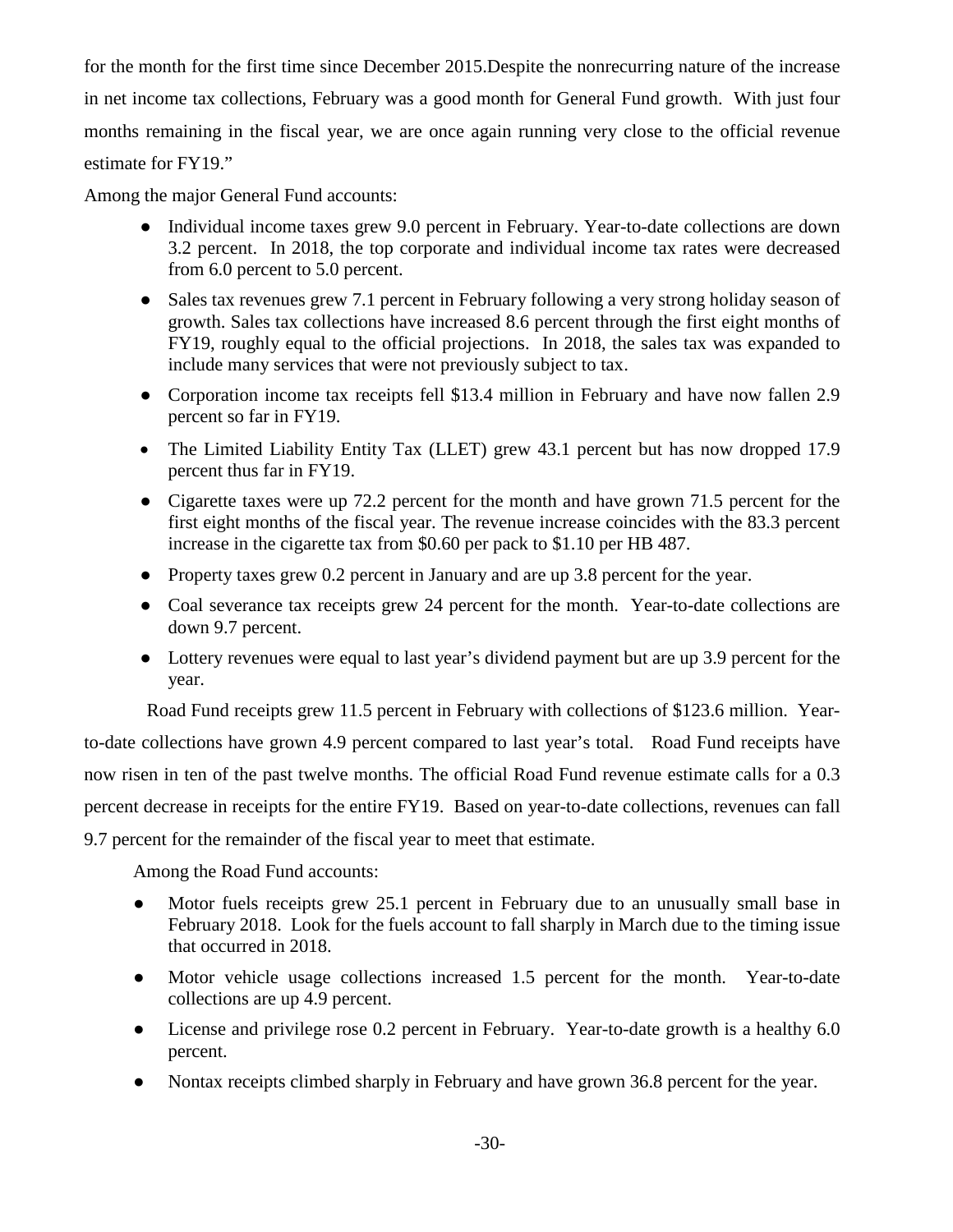## KENTUCKY STATE GOVERNMENT REVENUE 1. GENERAL FUND REVENUE

| FY 2019<br>FY 2018<br>2019<br>2018<br>% Change<br>% Change<br><b>TOTAL GENERAL FUND</b><br>3.2%<br>\$859,446,222<br>\$793,009,732<br>8.4%<br>\$7,381,122,598<br>\$7,149,728,224<br><b>Tax Receipts</b><br>\$831,315,489<br>\$765,280,843<br>\$7,135,273,445<br>\$6,919,331,040<br>3.1%<br>8.6%<br>\$300,586,164<br>11.5%<br>12.1%<br>Sales and Gross Receipts<br>\$335,258,516<br>\$3,103,587,591<br>\$2,768,772,252<br><b>Beer Consumption</b><br>204,829<br>344,862<br>-40.6%<br>3,935,243<br>4,022,701<br>$-2.2\%$<br>4,192,924<br>3,179,434<br>31.9%<br>39,131,751<br>$-1.2%$<br><b>Beer Wholesale</b><br>38,658,567<br>71.5%<br>27,929,286<br>16,220,864<br>72.2%<br>Cigarette<br>234,363,033<br>136,693,529<br>4.4%<br><b>Distilled Spirits Case Sales</b><br>9,821<br>5.3%<br>10,257<br>109,758<br>104,262<br>926,646<br>891,320<br>4.0%<br>9,920,173<br>9,558,606<br>3.8%<br><b>Distilled Spirits Consumption</b><br>6.2%<br>8.2%<br>2,911,818<br>2,742,876<br><b>Distilled Spirits Wholesale</b><br>32,887,127<br>30,408,099<br>12.9%<br>7.2%<br><b>Insurance Premium</b><br>32,730,124<br>28,996,112<br>80,767,706<br>75,311,063<br>120.8%<br>87.4%<br>Pari-Mutuel<br>1,335,717<br>604,956<br>7,692,009<br>4,104,141<br>$-3.9%$<br>Race Track Admission<br>0<br>0<br>153,276<br>159,457<br>---<br>8.6%<br>256,984,500<br>239,930,984<br>7.1%<br>2,607,240,020<br>2,399,862,833<br>Sales and Use<br>1.2%<br>1.1%<br>Wine Consumption<br>217,208<br>214,558<br>2,151,964<br>2,127,909<br>0.6%<br>0.3%<br>Wine Wholesale<br>1,151,233<br>1,147,756<br>11,828,196<br>11,757,069<br>$-2.7%$<br>$-8.6%$<br><b>Telecommunications Tax</b><br>4,766,657<br>4,898,522<br>37,668,422<br>41,227,533<br>33.7%<br><b>Other Tobacco Products</b><br>1,877,737<br>1,404,100<br>14,973,562<br>14,303,970<br>4.7%<br>19,579<br>Floor Stock Tax<br>0<br>21,238,536<br>(673)<br>---<br>---<br>$-16.9%$<br>\$16,083,482<br>License and Privilege<br>\$10,417,153<br>\$12,542,336<br>\$12,695,341<br>$-21.1%$<br>-61.9%<br>-33.1%<br>Alc. Bev. License Suspension<br>12,500<br>32,833<br>225,257<br>336,533<br>2,072<br>60,779<br><b>Corporation License</b><br>(5,661)<br>6,080<br>---<br>0<br>3,510<br>107,040<br>44,545<br>140.3%<br><b>Corporation Organization</b><br>---<br>6,801<br>9,011<br>$-24.5%$<br>72,222<br>86,952<br>$-16.9%$<br>Occupational Licenses<br>Race Track License<br>218,375<br>232,200<br>$-6.0%$<br>0<br>0<br>---<br><b>Bank Franchise Tax</b><br>$-16.9%$<br>$-22.6%$<br>10,344,113<br>12,447,019<br>11,557,413<br>14,928,406<br>$-7.1%$<br><b>Driver License Fees</b><br>51,667<br>55,624<br>454,255<br>448,765<br>1.2%<br>32.8%<br><b>Natural Resources</b><br>\$13,052,804<br>\$9,830,660<br>\$80,264,435<br>\$84,387,730<br>$-4.9%$<br>24.0%<br>-9.7%<br>Coal Severance<br>10,480,432<br>8,449,679<br>56,485,827<br>62,546,799<br>22.8%<br>319,001<br>28.7%<br>Oil Production<br>391,862<br>4,108,422<br>3,192,502<br>29.2%<br>3.6%<br><b>Minerals Severance</b><br>1,197,824<br>926,819<br>12,862,455<br>13,321,169<br>9.7%<br>Natural Gas Severance<br>982,686<br>135,160<br>627.1%<br>6,349,018<br>5,785,975<br>\$438,339,808<br>\$409,665,632<br>7.0%<br>\$3,347,926,283<br>\$3,476,292,049<br>$-3.7%$<br>Income<br>$-2.9%$<br>(22, 911, 272)<br>(9,480,692)<br>271,133,490<br>279,132,935<br>Corporation<br>---<br>443,083,561<br>406,446,436<br>9.0%<br>2,972,977,278<br>3,070,694,575<br>$-3.2%$<br>Individual<br>43.1%<br><b>Limited Liability Entity</b><br>$-17.9%$<br>18,167,518<br>12,699,888<br>103,815,515<br>126,464,539<br>\$28,526,940<br>\$28,465,457<br>0.2%<br>\$546,201,815<br>\$526,001,992<br>3.8%<br>Property<br>716.3%<br>21,518<br><b>Building &amp; Loan Association</b><br>256,328<br>31,401<br>9,756,975<br>9,098,231<br>7.2%<br>284,396,158<br>275, 147, 283<br>3.4%<br>General - Real<br>$-1.1%$<br>General - Tangible<br>14,250,346<br>14,404,016<br>185,060,350<br>187,517,481<br>$-1.3%$<br>27.2%<br>24.9%<br>Omitted & Delinquent<br>3,206,910<br>2,521,545<br>14,249,575<br>11,412,483<br>20.2%<br><b>Public Service</b><br>678,370<br>2,095,921<br>$-67.6%$<br>60,538,374<br>50,350,485<br>Other<br>634,338<br>324,226<br>95.6%<br>1,701,030<br>1,542,858<br>10.3%<br>$-5.7%$<br>Inheritance Tax<br>\$3,586,520<br>\$2,240,976<br>60.0%<br>\$30,555,510<br>\$32,397,726<br>\$2,133,748<br>9.4%<br>$-8.8%$<br>Miscellaneous<br>\$1,949,618<br>\$14,042,470<br>\$15,395,809<br><b>Legal Process</b><br>1,192,190<br>1,066,559<br>11.8%<br>8,547,720<br>8,315,551<br>2.8%<br>$-22.4%$<br>T. V. A. In Lieu Payments<br>941,559<br>877,300<br>7.3%<br>7,066,410<br>5,485,015<br>$-29.7%$<br>5,758<br>$-100.0\%$<br>9,735<br>13,848<br>Other<br>0<br>NONTAX Receipts<br>5.5%<br>\$23,704,189<br>\$26,038,440<br>$-9.0%$<br>\$238,511,699<br>\$226,103,451<br><b>Departmental Fees</b><br>-52.1%<br>8,408,439<br>12,220,381<br>-31.2%<br>1,313,379<br>2,742,223<br>11583.7%<br>5,842<br>50<br>15,826,349<br>2.0%<br><b>PSC Assessment Fee</b><br>16,141,869<br>Fines & Forfeitures<br>1,468,526<br>1,380,962<br>6.3%<br>13,154,199<br>11,292,714<br>16.5%<br>Income on Investments<br>(1, 130, 160)<br>(562, 564)<br>(8,222,144)<br>(4,401,624)<br>0.0%<br>20,000,000<br>162,146,017<br>3.9%<br>20,000,000<br>156,000,000<br>Lottery<br>Miscellaneous<br>2,046,602<br>2,477,769<br>$-17.4%$<br>46,883,318<br>33.3%<br>35,165,630<br>Redeposit of State Funds<br>\$4,426,544<br>\$1,690,449<br>161.9%<br>\$7,337,453<br>\$4,293,734<br>70.9% | <b>FEBRUARY</b> | <b>FEBRUARY</b> | <b>JULY THROUGH FEBRUARY</b> |  |  |
|-------------------------------------------------------------------------------------------------------------------------------------------------------------------------------------------------------------------------------------------------------------------------------------------------------------------------------------------------------------------------------------------------------------------------------------------------------------------------------------------------------------------------------------------------------------------------------------------------------------------------------------------------------------------------------------------------------------------------------------------------------------------------------------------------------------------------------------------------------------------------------------------------------------------------------------------------------------------------------------------------------------------------------------------------------------------------------------------------------------------------------------------------------------------------------------------------------------------------------------------------------------------------------------------------------------------------------------------------------------------------------------------------------------------------------------------------------------------------------------------------------------------------------------------------------------------------------------------------------------------------------------------------------------------------------------------------------------------------------------------------------------------------------------------------------------------------------------------------------------------------------------------------------------------------------------------------------------------------------------------------------------------------------------------------------------------------------------------------------------------------------------------------------------------------------------------------------------------------------------------------------------------------------------------------------------------------------------------------------------------------------------------------------------------------------------------------------------------------------------------------------------------------------------------------------------------------------------------------------------------------------------------------------------------------------------------------------------------------------------------------------------------------------------------------------------------------------------------------------------------------------------------------------------------------------------------------------------------------------------------------------------------------------------------------------------------------------------------------------------------------------------------------------------------------------------------------------------------------------------------------------------------------------------------------------------------------------------------------------------------------------------------------------------------------------------------------------------------------------------------------------------------------------------------------------------------------------------------------------------------------------------------------------------------------------------------------------------------------------------------------------------------------------------------------------------------------------------------------------------------------------------------------------------------------------------------------------------------------------------------------------------------------------------------------------------------------------------------------------------------------------------------------------------------------------------------------------------------------------------------------------------------------------------------------------------------------------------------------------------------------------------------------------------------------------------------------------------------------------------------------------------------------------------------------------------------------------------------------------------------------------------------------------------------------------------------------------------------------------------------------------------------------------------------------------------------------------------------------------------------------------------------------------------------------------------------------------------------------------------------------------------------------------------------------------------------------------------------------------------------------------------------------------------------------------------------------------------------------------------------------------------------------------------------------------------------------------------------------------------------------------------------------------------------------------------------------------------------------------------------------|-----------------|-----------------|------------------------------|--|--|
|                                                                                                                                                                                                                                                                                                                                                                                                                                                                                                                                                                                                                                                                                                                                                                                                                                                                                                                                                                                                                                                                                                                                                                                                                                                                                                                                                                                                                                                                                                                                                                                                                                                                                                                                                                                                                                                                                                                                                                                                                                                                                                                                                                                                                                                                                                                                                                                                                                                                                                                                                                                                                                                                                                                                                                                                                                                                                                                                                                                                                                                                                                                                                                                                                                                                                                                                                                                                                                                                                                                                                                                                                                                                                                                                                                                                                                                                                                                                                                                                                                                                                                                                                                                                                                                                                                                                                                                                                                                                                                                                                                                                                                                                                                                                                                                                                                                                                                                                                                                                                                                                                                                                                                                                                                                                                                                                                                                                                                                                                                 |                 |                 |                              |  |  |
|                                                                                                                                                                                                                                                                                                                                                                                                                                                                                                                                                                                                                                                                                                                                                                                                                                                                                                                                                                                                                                                                                                                                                                                                                                                                                                                                                                                                                                                                                                                                                                                                                                                                                                                                                                                                                                                                                                                                                                                                                                                                                                                                                                                                                                                                                                                                                                                                                                                                                                                                                                                                                                                                                                                                                                                                                                                                                                                                                                                                                                                                                                                                                                                                                                                                                                                                                                                                                                                                                                                                                                                                                                                                                                                                                                                                                                                                                                                                                                                                                                                                                                                                                                                                                                                                                                                                                                                                                                                                                                                                                                                                                                                                                                                                                                                                                                                                                                                                                                                                                                                                                                                                                                                                                                                                                                                                                                                                                                                                                                 |                 |                 |                              |  |  |
|                                                                                                                                                                                                                                                                                                                                                                                                                                                                                                                                                                                                                                                                                                                                                                                                                                                                                                                                                                                                                                                                                                                                                                                                                                                                                                                                                                                                                                                                                                                                                                                                                                                                                                                                                                                                                                                                                                                                                                                                                                                                                                                                                                                                                                                                                                                                                                                                                                                                                                                                                                                                                                                                                                                                                                                                                                                                                                                                                                                                                                                                                                                                                                                                                                                                                                                                                                                                                                                                                                                                                                                                                                                                                                                                                                                                                                                                                                                                                                                                                                                                                                                                                                                                                                                                                                                                                                                                                                                                                                                                                                                                                                                                                                                                                                                                                                                                                                                                                                                                                                                                                                                                                                                                                                                                                                                                                                                                                                                                                                 |                 |                 |                              |  |  |
|                                                                                                                                                                                                                                                                                                                                                                                                                                                                                                                                                                                                                                                                                                                                                                                                                                                                                                                                                                                                                                                                                                                                                                                                                                                                                                                                                                                                                                                                                                                                                                                                                                                                                                                                                                                                                                                                                                                                                                                                                                                                                                                                                                                                                                                                                                                                                                                                                                                                                                                                                                                                                                                                                                                                                                                                                                                                                                                                                                                                                                                                                                                                                                                                                                                                                                                                                                                                                                                                                                                                                                                                                                                                                                                                                                                                                                                                                                                                                                                                                                                                                                                                                                                                                                                                                                                                                                                                                                                                                                                                                                                                                                                                                                                                                                                                                                                                                                                                                                                                                                                                                                                                                                                                                                                                                                                                                                                                                                                                                                 |                 |                 |                              |  |  |
|                                                                                                                                                                                                                                                                                                                                                                                                                                                                                                                                                                                                                                                                                                                                                                                                                                                                                                                                                                                                                                                                                                                                                                                                                                                                                                                                                                                                                                                                                                                                                                                                                                                                                                                                                                                                                                                                                                                                                                                                                                                                                                                                                                                                                                                                                                                                                                                                                                                                                                                                                                                                                                                                                                                                                                                                                                                                                                                                                                                                                                                                                                                                                                                                                                                                                                                                                                                                                                                                                                                                                                                                                                                                                                                                                                                                                                                                                                                                                                                                                                                                                                                                                                                                                                                                                                                                                                                                                                                                                                                                                                                                                                                                                                                                                                                                                                                                                                                                                                                                                                                                                                                                                                                                                                                                                                                                                                                                                                                                                                 |                 |                 |                              |  |  |
|                                                                                                                                                                                                                                                                                                                                                                                                                                                                                                                                                                                                                                                                                                                                                                                                                                                                                                                                                                                                                                                                                                                                                                                                                                                                                                                                                                                                                                                                                                                                                                                                                                                                                                                                                                                                                                                                                                                                                                                                                                                                                                                                                                                                                                                                                                                                                                                                                                                                                                                                                                                                                                                                                                                                                                                                                                                                                                                                                                                                                                                                                                                                                                                                                                                                                                                                                                                                                                                                                                                                                                                                                                                                                                                                                                                                                                                                                                                                                                                                                                                                                                                                                                                                                                                                                                                                                                                                                                                                                                                                                                                                                                                                                                                                                                                                                                                                                                                                                                                                                                                                                                                                                                                                                                                                                                                                                                                                                                                                                                 |                 |                 |                              |  |  |
|                                                                                                                                                                                                                                                                                                                                                                                                                                                                                                                                                                                                                                                                                                                                                                                                                                                                                                                                                                                                                                                                                                                                                                                                                                                                                                                                                                                                                                                                                                                                                                                                                                                                                                                                                                                                                                                                                                                                                                                                                                                                                                                                                                                                                                                                                                                                                                                                                                                                                                                                                                                                                                                                                                                                                                                                                                                                                                                                                                                                                                                                                                                                                                                                                                                                                                                                                                                                                                                                                                                                                                                                                                                                                                                                                                                                                                                                                                                                                                                                                                                                                                                                                                                                                                                                                                                                                                                                                                                                                                                                                                                                                                                                                                                                                                                                                                                                                                                                                                                                                                                                                                                                                                                                                                                                                                                                                                                                                                                                                                 |                 |                 |                              |  |  |
|                                                                                                                                                                                                                                                                                                                                                                                                                                                                                                                                                                                                                                                                                                                                                                                                                                                                                                                                                                                                                                                                                                                                                                                                                                                                                                                                                                                                                                                                                                                                                                                                                                                                                                                                                                                                                                                                                                                                                                                                                                                                                                                                                                                                                                                                                                                                                                                                                                                                                                                                                                                                                                                                                                                                                                                                                                                                                                                                                                                                                                                                                                                                                                                                                                                                                                                                                                                                                                                                                                                                                                                                                                                                                                                                                                                                                                                                                                                                                                                                                                                                                                                                                                                                                                                                                                                                                                                                                                                                                                                                                                                                                                                                                                                                                                                                                                                                                                                                                                                                                                                                                                                                                                                                                                                                                                                                                                                                                                                                                                 |                 |                 |                              |  |  |
|                                                                                                                                                                                                                                                                                                                                                                                                                                                                                                                                                                                                                                                                                                                                                                                                                                                                                                                                                                                                                                                                                                                                                                                                                                                                                                                                                                                                                                                                                                                                                                                                                                                                                                                                                                                                                                                                                                                                                                                                                                                                                                                                                                                                                                                                                                                                                                                                                                                                                                                                                                                                                                                                                                                                                                                                                                                                                                                                                                                                                                                                                                                                                                                                                                                                                                                                                                                                                                                                                                                                                                                                                                                                                                                                                                                                                                                                                                                                                                                                                                                                                                                                                                                                                                                                                                                                                                                                                                                                                                                                                                                                                                                                                                                                                                                                                                                                                                                                                                                                                                                                                                                                                                                                                                                                                                                                                                                                                                                                                                 |                 |                 |                              |  |  |
|                                                                                                                                                                                                                                                                                                                                                                                                                                                                                                                                                                                                                                                                                                                                                                                                                                                                                                                                                                                                                                                                                                                                                                                                                                                                                                                                                                                                                                                                                                                                                                                                                                                                                                                                                                                                                                                                                                                                                                                                                                                                                                                                                                                                                                                                                                                                                                                                                                                                                                                                                                                                                                                                                                                                                                                                                                                                                                                                                                                                                                                                                                                                                                                                                                                                                                                                                                                                                                                                                                                                                                                                                                                                                                                                                                                                                                                                                                                                                                                                                                                                                                                                                                                                                                                                                                                                                                                                                                                                                                                                                                                                                                                                                                                                                                                                                                                                                                                                                                                                                                                                                                                                                                                                                                                                                                                                                                                                                                                                                                 |                 |                 |                              |  |  |
|                                                                                                                                                                                                                                                                                                                                                                                                                                                                                                                                                                                                                                                                                                                                                                                                                                                                                                                                                                                                                                                                                                                                                                                                                                                                                                                                                                                                                                                                                                                                                                                                                                                                                                                                                                                                                                                                                                                                                                                                                                                                                                                                                                                                                                                                                                                                                                                                                                                                                                                                                                                                                                                                                                                                                                                                                                                                                                                                                                                                                                                                                                                                                                                                                                                                                                                                                                                                                                                                                                                                                                                                                                                                                                                                                                                                                                                                                                                                                                                                                                                                                                                                                                                                                                                                                                                                                                                                                                                                                                                                                                                                                                                                                                                                                                                                                                                                                                                                                                                                                                                                                                                                                                                                                                                                                                                                                                                                                                                                                                 |                 |                 |                              |  |  |
|                                                                                                                                                                                                                                                                                                                                                                                                                                                                                                                                                                                                                                                                                                                                                                                                                                                                                                                                                                                                                                                                                                                                                                                                                                                                                                                                                                                                                                                                                                                                                                                                                                                                                                                                                                                                                                                                                                                                                                                                                                                                                                                                                                                                                                                                                                                                                                                                                                                                                                                                                                                                                                                                                                                                                                                                                                                                                                                                                                                                                                                                                                                                                                                                                                                                                                                                                                                                                                                                                                                                                                                                                                                                                                                                                                                                                                                                                                                                                                                                                                                                                                                                                                                                                                                                                                                                                                                                                                                                                                                                                                                                                                                                                                                                                                                                                                                                                                                                                                                                                                                                                                                                                                                                                                                                                                                                                                                                                                                                                                 |                 |                 |                              |  |  |
|                                                                                                                                                                                                                                                                                                                                                                                                                                                                                                                                                                                                                                                                                                                                                                                                                                                                                                                                                                                                                                                                                                                                                                                                                                                                                                                                                                                                                                                                                                                                                                                                                                                                                                                                                                                                                                                                                                                                                                                                                                                                                                                                                                                                                                                                                                                                                                                                                                                                                                                                                                                                                                                                                                                                                                                                                                                                                                                                                                                                                                                                                                                                                                                                                                                                                                                                                                                                                                                                                                                                                                                                                                                                                                                                                                                                                                                                                                                                                                                                                                                                                                                                                                                                                                                                                                                                                                                                                                                                                                                                                                                                                                                                                                                                                                                                                                                                                                                                                                                                                                                                                                                                                                                                                                                                                                                                                                                                                                                                                                 |                 |                 |                              |  |  |
|                                                                                                                                                                                                                                                                                                                                                                                                                                                                                                                                                                                                                                                                                                                                                                                                                                                                                                                                                                                                                                                                                                                                                                                                                                                                                                                                                                                                                                                                                                                                                                                                                                                                                                                                                                                                                                                                                                                                                                                                                                                                                                                                                                                                                                                                                                                                                                                                                                                                                                                                                                                                                                                                                                                                                                                                                                                                                                                                                                                                                                                                                                                                                                                                                                                                                                                                                                                                                                                                                                                                                                                                                                                                                                                                                                                                                                                                                                                                                                                                                                                                                                                                                                                                                                                                                                                                                                                                                                                                                                                                                                                                                                                                                                                                                                                                                                                                                                                                                                                                                                                                                                                                                                                                                                                                                                                                                                                                                                                                                                 |                 |                 |                              |  |  |
|                                                                                                                                                                                                                                                                                                                                                                                                                                                                                                                                                                                                                                                                                                                                                                                                                                                                                                                                                                                                                                                                                                                                                                                                                                                                                                                                                                                                                                                                                                                                                                                                                                                                                                                                                                                                                                                                                                                                                                                                                                                                                                                                                                                                                                                                                                                                                                                                                                                                                                                                                                                                                                                                                                                                                                                                                                                                                                                                                                                                                                                                                                                                                                                                                                                                                                                                                                                                                                                                                                                                                                                                                                                                                                                                                                                                                                                                                                                                                                                                                                                                                                                                                                                                                                                                                                                                                                                                                                                                                                                                                                                                                                                                                                                                                                                                                                                                                                                                                                                                                                                                                                                                                                                                                                                                                                                                                                                                                                                                                                 |                 |                 |                              |  |  |
|                                                                                                                                                                                                                                                                                                                                                                                                                                                                                                                                                                                                                                                                                                                                                                                                                                                                                                                                                                                                                                                                                                                                                                                                                                                                                                                                                                                                                                                                                                                                                                                                                                                                                                                                                                                                                                                                                                                                                                                                                                                                                                                                                                                                                                                                                                                                                                                                                                                                                                                                                                                                                                                                                                                                                                                                                                                                                                                                                                                                                                                                                                                                                                                                                                                                                                                                                                                                                                                                                                                                                                                                                                                                                                                                                                                                                                                                                                                                                                                                                                                                                                                                                                                                                                                                                                                                                                                                                                                                                                                                                                                                                                                                                                                                                                                                                                                                                                                                                                                                                                                                                                                                                                                                                                                                                                                                                                                                                                                                                                 |                 |                 |                              |  |  |
|                                                                                                                                                                                                                                                                                                                                                                                                                                                                                                                                                                                                                                                                                                                                                                                                                                                                                                                                                                                                                                                                                                                                                                                                                                                                                                                                                                                                                                                                                                                                                                                                                                                                                                                                                                                                                                                                                                                                                                                                                                                                                                                                                                                                                                                                                                                                                                                                                                                                                                                                                                                                                                                                                                                                                                                                                                                                                                                                                                                                                                                                                                                                                                                                                                                                                                                                                                                                                                                                                                                                                                                                                                                                                                                                                                                                                                                                                                                                                                                                                                                                                                                                                                                                                                                                                                                                                                                                                                                                                                                                                                                                                                                                                                                                                                                                                                                                                                                                                                                                                                                                                                                                                                                                                                                                                                                                                                                                                                                                                                 |                 |                 |                              |  |  |
|                                                                                                                                                                                                                                                                                                                                                                                                                                                                                                                                                                                                                                                                                                                                                                                                                                                                                                                                                                                                                                                                                                                                                                                                                                                                                                                                                                                                                                                                                                                                                                                                                                                                                                                                                                                                                                                                                                                                                                                                                                                                                                                                                                                                                                                                                                                                                                                                                                                                                                                                                                                                                                                                                                                                                                                                                                                                                                                                                                                                                                                                                                                                                                                                                                                                                                                                                                                                                                                                                                                                                                                                                                                                                                                                                                                                                                                                                                                                                                                                                                                                                                                                                                                                                                                                                                                                                                                                                                                                                                                                                                                                                                                                                                                                                                                                                                                                                                                                                                                                                                                                                                                                                                                                                                                                                                                                                                                                                                                                                                 |                 |                 |                              |  |  |
|                                                                                                                                                                                                                                                                                                                                                                                                                                                                                                                                                                                                                                                                                                                                                                                                                                                                                                                                                                                                                                                                                                                                                                                                                                                                                                                                                                                                                                                                                                                                                                                                                                                                                                                                                                                                                                                                                                                                                                                                                                                                                                                                                                                                                                                                                                                                                                                                                                                                                                                                                                                                                                                                                                                                                                                                                                                                                                                                                                                                                                                                                                                                                                                                                                                                                                                                                                                                                                                                                                                                                                                                                                                                                                                                                                                                                                                                                                                                                                                                                                                                                                                                                                                                                                                                                                                                                                                                                                                                                                                                                                                                                                                                                                                                                                                                                                                                                                                                                                                                                                                                                                                                                                                                                                                                                                                                                                                                                                                                                                 |                 |                 |                              |  |  |
|                                                                                                                                                                                                                                                                                                                                                                                                                                                                                                                                                                                                                                                                                                                                                                                                                                                                                                                                                                                                                                                                                                                                                                                                                                                                                                                                                                                                                                                                                                                                                                                                                                                                                                                                                                                                                                                                                                                                                                                                                                                                                                                                                                                                                                                                                                                                                                                                                                                                                                                                                                                                                                                                                                                                                                                                                                                                                                                                                                                                                                                                                                                                                                                                                                                                                                                                                                                                                                                                                                                                                                                                                                                                                                                                                                                                                                                                                                                                                                                                                                                                                                                                                                                                                                                                                                                                                                                                                                                                                                                                                                                                                                                                                                                                                                                                                                                                                                                                                                                                                                                                                                                                                                                                                                                                                                                                                                                                                                                                                                 |                 |                 |                              |  |  |
|                                                                                                                                                                                                                                                                                                                                                                                                                                                                                                                                                                                                                                                                                                                                                                                                                                                                                                                                                                                                                                                                                                                                                                                                                                                                                                                                                                                                                                                                                                                                                                                                                                                                                                                                                                                                                                                                                                                                                                                                                                                                                                                                                                                                                                                                                                                                                                                                                                                                                                                                                                                                                                                                                                                                                                                                                                                                                                                                                                                                                                                                                                                                                                                                                                                                                                                                                                                                                                                                                                                                                                                                                                                                                                                                                                                                                                                                                                                                                                                                                                                                                                                                                                                                                                                                                                                                                                                                                                                                                                                                                                                                                                                                                                                                                                                                                                                                                                                                                                                                                                                                                                                                                                                                                                                                                                                                                                                                                                                                                                 |                 |                 |                              |  |  |
|                                                                                                                                                                                                                                                                                                                                                                                                                                                                                                                                                                                                                                                                                                                                                                                                                                                                                                                                                                                                                                                                                                                                                                                                                                                                                                                                                                                                                                                                                                                                                                                                                                                                                                                                                                                                                                                                                                                                                                                                                                                                                                                                                                                                                                                                                                                                                                                                                                                                                                                                                                                                                                                                                                                                                                                                                                                                                                                                                                                                                                                                                                                                                                                                                                                                                                                                                                                                                                                                                                                                                                                                                                                                                                                                                                                                                                                                                                                                                                                                                                                                                                                                                                                                                                                                                                                                                                                                                                                                                                                                                                                                                                                                                                                                                                                                                                                                                                                                                                                                                                                                                                                                                                                                                                                                                                                                                                                                                                                                                                 |                 |                 |                              |  |  |
|                                                                                                                                                                                                                                                                                                                                                                                                                                                                                                                                                                                                                                                                                                                                                                                                                                                                                                                                                                                                                                                                                                                                                                                                                                                                                                                                                                                                                                                                                                                                                                                                                                                                                                                                                                                                                                                                                                                                                                                                                                                                                                                                                                                                                                                                                                                                                                                                                                                                                                                                                                                                                                                                                                                                                                                                                                                                                                                                                                                                                                                                                                                                                                                                                                                                                                                                                                                                                                                                                                                                                                                                                                                                                                                                                                                                                                                                                                                                                                                                                                                                                                                                                                                                                                                                                                                                                                                                                                                                                                                                                                                                                                                                                                                                                                                                                                                                                                                                                                                                                                                                                                                                                                                                                                                                                                                                                                                                                                                                                                 |                 |                 |                              |  |  |
|                                                                                                                                                                                                                                                                                                                                                                                                                                                                                                                                                                                                                                                                                                                                                                                                                                                                                                                                                                                                                                                                                                                                                                                                                                                                                                                                                                                                                                                                                                                                                                                                                                                                                                                                                                                                                                                                                                                                                                                                                                                                                                                                                                                                                                                                                                                                                                                                                                                                                                                                                                                                                                                                                                                                                                                                                                                                                                                                                                                                                                                                                                                                                                                                                                                                                                                                                                                                                                                                                                                                                                                                                                                                                                                                                                                                                                                                                                                                                                                                                                                                                                                                                                                                                                                                                                                                                                                                                                                                                                                                                                                                                                                                                                                                                                                                                                                                                                                                                                                                                                                                                                                                                                                                                                                                                                                                                                                                                                                                                                 |                 |                 |                              |  |  |
|                                                                                                                                                                                                                                                                                                                                                                                                                                                                                                                                                                                                                                                                                                                                                                                                                                                                                                                                                                                                                                                                                                                                                                                                                                                                                                                                                                                                                                                                                                                                                                                                                                                                                                                                                                                                                                                                                                                                                                                                                                                                                                                                                                                                                                                                                                                                                                                                                                                                                                                                                                                                                                                                                                                                                                                                                                                                                                                                                                                                                                                                                                                                                                                                                                                                                                                                                                                                                                                                                                                                                                                                                                                                                                                                                                                                                                                                                                                                                                                                                                                                                                                                                                                                                                                                                                                                                                                                                                                                                                                                                                                                                                                                                                                                                                                                                                                                                                                                                                                                                                                                                                                                                                                                                                                                                                                                                                                                                                                                                                 |                 |                 |                              |  |  |
|                                                                                                                                                                                                                                                                                                                                                                                                                                                                                                                                                                                                                                                                                                                                                                                                                                                                                                                                                                                                                                                                                                                                                                                                                                                                                                                                                                                                                                                                                                                                                                                                                                                                                                                                                                                                                                                                                                                                                                                                                                                                                                                                                                                                                                                                                                                                                                                                                                                                                                                                                                                                                                                                                                                                                                                                                                                                                                                                                                                                                                                                                                                                                                                                                                                                                                                                                                                                                                                                                                                                                                                                                                                                                                                                                                                                                                                                                                                                                                                                                                                                                                                                                                                                                                                                                                                                                                                                                                                                                                                                                                                                                                                                                                                                                                                                                                                                                                                                                                                                                                                                                                                                                                                                                                                                                                                                                                                                                                                                                                 |                 |                 |                              |  |  |
|                                                                                                                                                                                                                                                                                                                                                                                                                                                                                                                                                                                                                                                                                                                                                                                                                                                                                                                                                                                                                                                                                                                                                                                                                                                                                                                                                                                                                                                                                                                                                                                                                                                                                                                                                                                                                                                                                                                                                                                                                                                                                                                                                                                                                                                                                                                                                                                                                                                                                                                                                                                                                                                                                                                                                                                                                                                                                                                                                                                                                                                                                                                                                                                                                                                                                                                                                                                                                                                                                                                                                                                                                                                                                                                                                                                                                                                                                                                                                                                                                                                                                                                                                                                                                                                                                                                                                                                                                                                                                                                                                                                                                                                                                                                                                                                                                                                                                                                                                                                                                                                                                                                                                                                                                                                                                                                                                                                                                                                                                                 |                 |                 |                              |  |  |
|                                                                                                                                                                                                                                                                                                                                                                                                                                                                                                                                                                                                                                                                                                                                                                                                                                                                                                                                                                                                                                                                                                                                                                                                                                                                                                                                                                                                                                                                                                                                                                                                                                                                                                                                                                                                                                                                                                                                                                                                                                                                                                                                                                                                                                                                                                                                                                                                                                                                                                                                                                                                                                                                                                                                                                                                                                                                                                                                                                                                                                                                                                                                                                                                                                                                                                                                                                                                                                                                                                                                                                                                                                                                                                                                                                                                                                                                                                                                                                                                                                                                                                                                                                                                                                                                                                                                                                                                                                                                                                                                                                                                                                                                                                                                                                                                                                                                                                                                                                                                                                                                                                                                                                                                                                                                                                                                                                                                                                                                                                 |                 |                 |                              |  |  |
|                                                                                                                                                                                                                                                                                                                                                                                                                                                                                                                                                                                                                                                                                                                                                                                                                                                                                                                                                                                                                                                                                                                                                                                                                                                                                                                                                                                                                                                                                                                                                                                                                                                                                                                                                                                                                                                                                                                                                                                                                                                                                                                                                                                                                                                                                                                                                                                                                                                                                                                                                                                                                                                                                                                                                                                                                                                                                                                                                                                                                                                                                                                                                                                                                                                                                                                                                                                                                                                                                                                                                                                                                                                                                                                                                                                                                                                                                                                                                                                                                                                                                                                                                                                                                                                                                                                                                                                                                                                                                                                                                                                                                                                                                                                                                                                                                                                                                                                                                                                                                                                                                                                                                                                                                                                                                                                                                                                                                                                                                                 |                 |                 |                              |  |  |
|                                                                                                                                                                                                                                                                                                                                                                                                                                                                                                                                                                                                                                                                                                                                                                                                                                                                                                                                                                                                                                                                                                                                                                                                                                                                                                                                                                                                                                                                                                                                                                                                                                                                                                                                                                                                                                                                                                                                                                                                                                                                                                                                                                                                                                                                                                                                                                                                                                                                                                                                                                                                                                                                                                                                                                                                                                                                                                                                                                                                                                                                                                                                                                                                                                                                                                                                                                                                                                                                                                                                                                                                                                                                                                                                                                                                                                                                                                                                                                                                                                                                                                                                                                                                                                                                                                                                                                                                                                                                                                                                                                                                                                                                                                                                                                                                                                                                                                                                                                                                                                                                                                                                                                                                                                                                                                                                                                                                                                                                                                 |                 |                 |                              |  |  |
|                                                                                                                                                                                                                                                                                                                                                                                                                                                                                                                                                                                                                                                                                                                                                                                                                                                                                                                                                                                                                                                                                                                                                                                                                                                                                                                                                                                                                                                                                                                                                                                                                                                                                                                                                                                                                                                                                                                                                                                                                                                                                                                                                                                                                                                                                                                                                                                                                                                                                                                                                                                                                                                                                                                                                                                                                                                                                                                                                                                                                                                                                                                                                                                                                                                                                                                                                                                                                                                                                                                                                                                                                                                                                                                                                                                                                                                                                                                                                                                                                                                                                                                                                                                                                                                                                                                                                                                                                                                                                                                                                                                                                                                                                                                                                                                                                                                                                                                                                                                                                                                                                                                                                                                                                                                                                                                                                                                                                                                                                                 |                 |                 |                              |  |  |
|                                                                                                                                                                                                                                                                                                                                                                                                                                                                                                                                                                                                                                                                                                                                                                                                                                                                                                                                                                                                                                                                                                                                                                                                                                                                                                                                                                                                                                                                                                                                                                                                                                                                                                                                                                                                                                                                                                                                                                                                                                                                                                                                                                                                                                                                                                                                                                                                                                                                                                                                                                                                                                                                                                                                                                                                                                                                                                                                                                                                                                                                                                                                                                                                                                                                                                                                                                                                                                                                                                                                                                                                                                                                                                                                                                                                                                                                                                                                                                                                                                                                                                                                                                                                                                                                                                                                                                                                                                                                                                                                                                                                                                                                                                                                                                                                                                                                                                                                                                                                                                                                                                                                                                                                                                                                                                                                                                                                                                                                                                 |                 |                 |                              |  |  |
|                                                                                                                                                                                                                                                                                                                                                                                                                                                                                                                                                                                                                                                                                                                                                                                                                                                                                                                                                                                                                                                                                                                                                                                                                                                                                                                                                                                                                                                                                                                                                                                                                                                                                                                                                                                                                                                                                                                                                                                                                                                                                                                                                                                                                                                                                                                                                                                                                                                                                                                                                                                                                                                                                                                                                                                                                                                                                                                                                                                                                                                                                                                                                                                                                                                                                                                                                                                                                                                                                                                                                                                                                                                                                                                                                                                                                                                                                                                                                                                                                                                                                                                                                                                                                                                                                                                                                                                                                                                                                                                                                                                                                                                                                                                                                                                                                                                                                                                                                                                                                                                                                                                                                                                                                                                                                                                                                                                                                                                                                                 |                 |                 |                              |  |  |
|                                                                                                                                                                                                                                                                                                                                                                                                                                                                                                                                                                                                                                                                                                                                                                                                                                                                                                                                                                                                                                                                                                                                                                                                                                                                                                                                                                                                                                                                                                                                                                                                                                                                                                                                                                                                                                                                                                                                                                                                                                                                                                                                                                                                                                                                                                                                                                                                                                                                                                                                                                                                                                                                                                                                                                                                                                                                                                                                                                                                                                                                                                                                                                                                                                                                                                                                                                                                                                                                                                                                                                                                                                                                                                                                                                                                                                                                                                                                                                                                                                                                                                                                                                                                                                                                                                                                                                                                                                                                                                                                                                                                                                                                                                                                                                                                                                                                                                                                                                                                                                                                                                                                                                                                                                                                                                                                                                                                                                                                                                 |                 |                 |                              |  |  |
|                                                                                                                                                                                                                                                                                                                                                                                                                                                                                                                                                                                                                                                                                                                                                                                                                                                                                                                                                                                                                                                                                                                                                                                                                                                                                                                                                                                                                                                                                                                                                                                                                                                                                                                                                                                                                                                                                                                                                                                                                                                                                                                                                                                                                                                                                                                                                                                                                                                                                                                                                                                                                                                                                                                                                                                                                                                                                                                                                                                                                                                                                                                                                                                                                                                                                                                                                                                                                                                                                                                                                                                                                                                                                                                                                                                                                                                                                                                                                                                                                                                                                                                                                                                                                                                                                                                                                                                                                                                                                                                                                                                                                                                                                                                                                                                                                                                                                                                                                                                                                                                                                                                                                                                                                                                                                                                                                                                                                                                                                                 |                 |                 |                              |  |  |
|                                                                                                                                                                                                                                                                                                                                                                                                                                                                                                                                                                                                                                                                                                                                                                                                                                                                                                                                                                                                                                                                                                                                                                                                                                                                                                                                                                                                                                                                                                                                                                                                                                                                                                                                                                                                                                                                                                                                                                                                                                                                                                                                                                                                                                                                                                                                                                                                                                                                                                                                                                                                                                                                                                                                                                                                                                                                                                                                                                                                                                                                                                                                                                                                                                                                                                                                                                                                                                                                                                                                                                                                                                                                                                                                                                                                                                                                                                                                                                                                                                                                                                                                                                                                                                                                                                                                                                                                                                                                                                                                                                                                                                                                                                                                                                                                                                                                                                                                                                                                                                                                                                                                                                                                                                                                                                                                                                                                                                                                                                 |                 |                 |                              |  |  |
|                                                                                                                                                                                                                                                                                                                                                                                                                                                                                                                                                                                                                                                                                                                                                                                                                                                                                                                                                                                                                                                                                                                                                                                                                                                                                                                                                                                                                                                                                                                                                                                                                                                                                                                                                                                                                                                                                                                                                                                                                                                                                                                                                                                                                                                                                                                                                                                                                                                                                                                                                                                                                                                                                                                                                                                                                                                                                                                                                                                                                                                                                                                                                                                                                                                                                                                                                                                                                                                                                                                                                                                                                                                                                                                                                                                                                                                                                                                                                                                                                                                                                                                                                                                                                                                                                                                                                                                                                                                                                                                                                                                                                                                                                                                                                                                                                                                                                                                                                                                                                                                                                                                                                                                                                                                                                                                                                                                                                                                                                                 |                 |                 |                              |  |  |
|                                                                                                                                                                                                                                                                                                                                                                                                                                                                                                                                                                                                                                                                                                                                                                                                                                                                                                                                                                                                                                                                                                                                                                                                                                                                                                                                                                                                                                                                                                                                                                                                                                                                                                                                                                                                                                                                                                                                                                                                                                                                                                                                                                                                                                                                                                                                                                                                                                                                                                                                                                                                                                                                                                                                                                                                                                                                                                                                                                                                                                                                                                                                                                                                                                                                                                                                                                                                                                                                                                                                                                                                                                                                                                                                                                                                                                                                                                                                                                                                                                                                                                                                                                                                                                                                                                                                                                                                                                                                                                                                                                                                                                                                                                                                                                                                                                                                                                                                                                                                                                                                                                                                                                                                                                                                                                                                                                                                                                                                                                 |                 |                 |                              |  |  |
|                                                                                                                                                                                                                                                                                                                                                                                                                                                                                                                                                                                                                                                                                                                                                                                                                                                                                                                                                                                                                                                                                                                                                                                                                                                                                                                                                                                                                                                                                                                                                                                                                                                                                                                                                                                                                                                                                                                                                                                                                                                                                                                                                                                                                                                                                                                                                                                                                                                                                                                                                                                                                                                                                                                                                                                                                                                                                                                                                                                                                                                                                                                                                                                                                                                                                                                                                                                                                                                                                                                                                                                                                                                                                                                                                                                                                                                                                                                                                                                                                                                                                                                                                                                                                                                                                                                                                                                                                                                                                                                                                                                                                                                                                                                                                                                                                                                                                                                                                                                                                                                                                                                                                                                                                                                                                                                                                                                                                                                                                                 |                 |                 |                              |  |  |
|                                                                                                                                                                                                                                                                                                                                                                                                                                                                                                                                                                                                                                                                                                                                                                                                                                                                                                                                                                                                                                                                                                                                                                                                                                                                                                                                                                                                                                                                                                                                                                                                                                                                                                                                                                                                                                                                                                                                                                                                                                                                                                                                                                                                                                                                                                                                                                                                                                                                                                                                                                                                                                                                                                                                                                                                                                                                                                                                                                                                                                                                                                                                                                                                                                                                                                                                                                                                                                                                                                                                                                                                                                                                                                                                                                                                                                                                                                                                                                                                                                                                                                                                                                                                                                                                                                                                                                                                                                                                                                                                                                                                                                                                                                                                                                                                                                                                                                                                                                                                                                                                                                                                                                                                                                                                                                                                                                                                                                                                                                 |                 |                 |                              |  |  |
|                                                                                                                                                                                                                                                                                                                                                                                                                                                                                                                                                                                                                                                                                                                                                                                                                                                                                                                                                                                                                                                                                                                                                                                                                                                                                                                                                                                                                                                                                                                                                                                                                                                                                                                                                                                                                                                                                                                                                                                                                                                                                                                                                                                                                                                                                                                                                                                                                                                                                                                                                                                                                                                                                                                                                                                                                                                                                                                                                                                                                                                                                                                                                                                                                                                                                                                                                                                                                                                                                                                                                                                                                                                                                                                                                                                                                                                                                                                                                                                                                                                                                                                                                                                                                                                                                                                                                                                                                                                                                                                                                                                                                                                                                                                                                                                                                                                                                                                                                                                                                                                                                                                                                                                                                                                                                                                                                                                                                                                                                                 |                 |                 |                              |  |  |
|                                                                                                                                                                                                                                                                                                                                                                                                                                                                                                                                                                                                                                                                                                                                                                                                                                                                                                                                                                                                                                                                                                                                                                                                                                                                                                                                                                                                                                                                                                                                                                                                                                                                                                                                                                                                                                                                                                                                                                                                                                                                                                                                                                                                                                                                                                                                                                                                                                                                                                                                                                                                                                                                                                                                                                                                                                                                                                                                                                                                                                                                                                                                                                                                                                                                                                                                                                                                                                                                                                                                                                                                                                                                                                                                                                                                                                                                                                                                                                                                                                                                                                                                                                                                                                                                                                                                                                                                                                                                                                                                                                                                                                                                                                                                                                                                                                                                                                                                                                                                                                                                                                                                                                                                                                                                                                                                                                                                                                                                                                 |                 |                 |                              |  |  |
|                                                                                                                                                                                                                                                                                                                                                                                                                                                                                                                                                                                                                                                                                                                                                                                                                                                                                                                                                                                                                                                                                                                                                                                                                                                                                                                                                                                                                                                                                                                                                                                                                                                                                                                                                                                                                                                                                                                                                                                                                                                                                                                                                                                                                                                                                                                                                                                                                                                                                                                                                                                                                                                                                                                                                                                                                                                                                                                                                                                                                                                                                                                                                                                                                                                                                                                                                                                                                                                                                                                                                                                                                                                                                                                                                                                                                                                                                                                                                                                                                                                                                                                                                                                                                                                                                                                                                                                                                                                                                                                                                                                                                                                                                                                                                                                                                                                                                                                                                                                                                                                                                                                                                                                                                                                                                                                                                                                                                                                                                                 |                 |                 |                              |  |  |
|                                                                                                                                                                                                                                                                                                                                                                                                                                                                                                                                                                                                                                                                                                                                                                                                                                                                                                                                                                                                                                                                                                                                                                                                                                                                                                                                                                                                                                                                                                                                                                                                                                                                                                                                                                                                                                                                                                                                                                                                                                                                                                                                                                                                                                                                                                                                                                                                                                                                                                                                                                                                                                                                                                                                                                                                                                                                                                                                                                                                                                                                                                                                                                                                                                                                                                                                                                                                                                                                                                                                                                                                                                                                                                                                                                                                                                                                                                                                                                                                                                                                                                                                                                                                                                                                                                                                                                                                                                                                                                                                                                                                                                                                                                                                                                                                                                                                                                                                                                                                                                                                                                                                                                                                                                                                                                                                                                                                                                                                                                 |                 |                 |                              |  |  |
|                                                                                                                                                                                                                                                                                                                                                                                                                                                                                                                                                                                                                                                                                                                                                                                                                                                                                                                                                                                                                                                                                                                                                                                                                                                                                                                                                                                                                                                                                                                                                                                                                                                                                                                                                                                                                                                                                                                                                                                                                                                                                                                                                                                                                                                                                                                                                                                                                                                                                                                                                                                                                                                                                                                                                                                                                                                                                                                                                                                                                                                                                                                                                                                                                                                                                                                                                                                                                                                                                                                                                                                                                                                                                                                                                                                                                                                                                                                                                                                                                                                                                                                                                                                                                                                                                                                                                                                                                                                                                                                                                                                                                                                                                                                                                                                                                                                                                                                                                                                                                                                                                                                                                                                                                                                                                                                                                                                                                                                                                                 |                 |                 |                              |  |  |
|                                                                                                                                                                                                                                                                                                                                                                                                                                                                                                                                                                                                                                                                                                                                                                                                                                                                                                                                                                                                                                                                                                                                                                                                                                                                                                                                                                                                                                                                                                                                                                                                                                                                                                                                                                                                                                                                                                                                                                                                                                                                                                                                                                                                                                                                                                                                                                                                                                                                                                                                                                                                                                                                                                                                                                                                                                                                                                                                                                                                                                                                                                                                                                                                                                                                                                                                                                                                                                                                                                                                                                                                                                                                                                                                                                                                                                                                                                                                                                                                                                                                                                                                                                                                                                                                                                                                                                                                                                                                                                                                                                                                                                                                                                                                                                                                                                                                                                                                                                                                                                                                                                                                                                                                                                                                                                                                                                                                                                                                                                 |                 |                 |                              |  |  |
|                                                                                                                                                                                                                                                                                                                                                                                                                                                                                                                                                                                                                                                                                                                                                                                                                                                                                                                                                                                                                                                                                                                                                                                                                                                                                                                                                                                                                                                                                                                                                                                                                                                                                                                                                                                                                                                                                                                                                                                                                                                                                                                                                                                                                                                                                                                                                                                                                                                                                                                                                                                                                                                                                                                                                                                                                                                                                                                                                                                                                                                                                                                                                                                                                                                                                                                                                                                                                                                                                                                                                                                                                                                                                                                                                                                                                                                                                                                                                                                                                                                                                                                                                                                                                                                                                                                                                                                                                                                                                                                                                                                                                                                                                                                                                                                                                                                                                                                                                                                                                                                                                                                                                                                                                                                                                                                                                                                                                                                                                                 |                 |                 |                              |  |  |
|                                                                                                                                                                                                                                                                                                                                                                                                                                                                                                                                                                                                                                                                                                                                                                                                                                                                                                                                                                                                                                                                                                                                                                                                                                                                                                                                                                                                                                                                                                                                                                                                                                                                                                                                                                                                                                                                                                                                                                                                                                                                                                                                                                                                                                                                                                                                                                                                                                                                                                                                                                                                                                                                                                                                                                                                                                                                                                                                                                                                                                                                                                                                                                                                                                                                                                                                                                                                                                                                                                                                                                                                                                                                                                                                                                                                                                                                                                                                                                                                                                                                                                                                                                                                                                                                                                                                                                                                                                                                                                                                                                                                                                                                                                                                                                                                                                                                                                                                                                                                                                                                                                                                                                                                                                                                                                                                                                                                                                                                                                 |                 |                 |                              |  |  |
|                                                                                                                                                                                                                                                                                                                                                                                                                                                                                                                                                                                                                                                                                                                                                                                                                                                                                                                                                                                                                                                                                                                                                                                                                                                                                                                                                                                                                                                                                                                                                                                                                                                                                                                                                                                                                                                                                                                                                                                                                                                                                                                                                                                                                                                                                                                                                                                                                                                                                                                                                                                                                                                                                                                                                                                                                                                                                                                                                                                                                                                                                                                                                                                                                                                                                                                                                                                                                                                                                                                                                                                                                                                                                                                                                                                                                                                                                                                                                                                                                                                                                                                                                                                                                                                                                                                                                                                                                                                                                                                                                                                                                                                                                                                                                                                                                                                                                                                                                                                                                                                                                                                                                                                                                                                                                                                                                                                                                                                                                                 |                 |                 |                              |  |  |
|                                                                                                                                                                                                                                                                                                                                                                                                                                                                                                                                                                                                                                                                                                                                                                                                                                                                                                                                                                                                                                                                                                                                                                                                                                                                                                                                                                                                                                                                                                                                                                                                                                                                                                                                                                                                                                                                                                                                                                                                                                                                                                                                                                                                                                                                                                                                                                                                                                                                                                                                                                                                                                                                                                                                                                                                                                                                                                                                                                                                                                                                                                                                                                                                                                                                                                                                                                                                                                                                                                                                                                                                                                                                                                                                                                                                                                                                                                                                                                                                                                                                                                                                                                                                                                                                                                                                                                                                                                                                                                                                                                                                                                                                                                                                                                                                                                                                                                                                                                                                                                                                                                                                                                                                                                                                                                                                                                                                                                                                                                 |                 |                 |                              |  |  |
|                                                                                                                                                                                                                                                                                                                                                                                                                                                                                                                                                                                                                                                                                                                                                                                                                                                                                                                                                                                                                                                                                                                                                                                                                                                                                                                                                                                                                                                                                                                                                                                                                                                                                                                                                                                                                                                                                                                                                                                                                                                                                                                                                                                                                                                                                                                                                                                                                                                                                                                                                                                                                                                                                                                                                                                                                                                                                                                                                                                                                                                                                                                                                                                                                                                                                                                                                                                                                                                                                                                                                                                                                                                                                                                                                                                                                                                                                                                                                                                                                                                                                                                                                                                                                                                                                                                                                                                                                                                                                                                                                                                                                                                                                                                                                                                                                                                                                                                                                                                                                                                                                                                                                                                                                                                                                                                                                                                                                                                                                                 |                 |                 |                              |  |  |
|                                                                                                                                                                                                                                                                                                                                                                                                                                                                                                                                                                                                                                                                                                                                                                                                                                                                                                                                                                                                                                                                                                                                                                                                                                                                                                                                                                                                                                                                                                                                                                                                                                                                                                                                                                                                                                                                                                                                                                                                                                                                                                                                                                                                                                                                                                                                                                                                                                                                                                                                                                                                                                                                                                                                                                                                                                                                                                                                                                                                                                                                                                                                                                                                                                                                                                                                                                                                                                                                                                                                                                                                                                                                                                                                                                                                                                                                                                                                                                                                                                                                                                                                                                                                                                                                                                                                                                                                                                                                                                                                                                                                                                                                                                                                                                                                                                                                                                                                                                                                                                                                                                                                                                                                                                                                                                                                                                                                                                                                                                 |                 |                 |                              |  |  |
|                                                                                                                                                                                                                                                                                                                                                                                                                                                                                                                                                                                                                                                                                                                                                                                                                                                                                                                                                                                                                                                                                                                                                                                                                                                                                                                                                                                                                                                                                                                                                                                                                                                                                                                                                                                                                                                                                                                                                                                                                                                                                                                                                                                                                                                                                                                                                                                                                                                                                                                                                                                                                                                                                                                                                                                                                                                                                                                                                                                                                                                                                                                                                                                                                                                                                                                                                                                                                                                                                                                                                                                                                                                                                                                                                                                                                                                                                                                                                                                                                                                                                                                                                                                                                                                                                                                                                                                                                                                                                                                                                                                                                                                                                                                                                                                                                                                                                                                                                                                                                                                                                                                                                                                                                                                                                                                                                                                                                                                                                                 |                 |                 |                              |  |  |
|                                                                                                                                                                                                                                                                                                                                                                                                                                                                                                                                                                                                                                                                                                                                                                                                                                                                                                                                                                                                                                                                                                                                                                                                                                                                                                                                                                                                                                                                                                                                                                                                                                                                                                                                                                                                                                                                                                                                                                                                                                                                                                                                                                                                                                                                                                                                                                                                                                                                                                                                                                                                                                                                                                                                                                                                                                                                                                                                                                                                                                                                                                                                                                                                                                                                                                                                                                                                                                                                                                                                                                                                                                                                                                                                                                                                                                                                                                                                                                                                                                                                                                                                                                                                                                                                                                                                                                                                                                                                                                                                                                                                                                                                                                                                                                                                                                                                                                                                                                                                                                                                                                                                                                                                                                                                                                                                                                                                                                                                                                 |                 |                 |                              |  |  |
|                                                                                                                                                                                                                                                                                                                                                                                                                                                                                                                                                                                                                                                                                                                                                                                                                                                                                                                                                                                                                                                                                                                                                                                                                                                                                                                                                                                                                                                                                                                                                                                                                                                                                                                                                                                                                                                                                                                                                                                                                                                                                                                                                                                                                                                                                                                                                                                                                                                                                                                                                                                                                                                                                                                                                                                                                                                                                                                                                                                                                                                                                                                                                                                                                                                                                                                                                                                                                                                                                                                                                                                                                                                                                                                                                                                                                                                                                                                                                                                                                                                                                                                                                                                                                                                                                                                                                                                                                                                                                                                                                                                                                                                                                                                                                                                                                                                                                                                                                                                                                                                                                                                                                                                                                                                                                                                                                                                                                                                                                                 |                 |                 |                              |  |  |
|                                                                                                                                                                                                                                                                                                                                                                                                                                                                                                                                                                                                                                                                                                                                                                                                                                                                                                                                                                                                                                                                                                                                                                                                                                                                                                                                                                                                                                                                                                                                                                                                                                                                                                                                                                                                                                                                                                                                                                                                                                                                                                                                                                                                                                                                                                                                                                                                                                                                                                                                                                                                                                                                                                                                                                                                                                                                                                                                                                                                                                                                                                                                                                                                                                                                                                                                                                                                                                                                                                                                                                                                                                                                                                                                                                                                                                                                                                                                                                                                                                                                                                                                                                                                                                                                                                                                                                                                                                                                                                                                                                                                                                                                                                                                                                                                                                                                                                                                                                                                                                                                                                                                                                                                                                                                                                                                                                                                                                                                                                 |                 |                 |                              |  |  |
|                                                                                                                                                                                                                                                                                                                                                                                                                                                                                                                                                                                                                                                                                                                                                                                                                                                                                                                                                                                                                                                                                                                                                                                                                                                                                                                                                                                                                                                                                                                                                                                                                                                                                                                                                                                                                                                                                                                                                                                                                                                                                                                                                                                                                                                                                                                                                                                                                                                                                                                                                                                                                                                                                                                                                                                                                                                                                                                                                                                                                                                                                                                                                                                                                                                                                                                                                                                                                                                                                                                                                                                                                                                                                                                                                                                                                                                                                                                                                                                                                                                                                                                                                                                                                                                                                                                                                                                                                                                                                                                                                                                                                                                                                                                                                                                                                                                                                                                                                                                                                                                                                                                                                                                                                                                                                                                                                                                                                                                                                                 |                 |                 |                              |  |  |